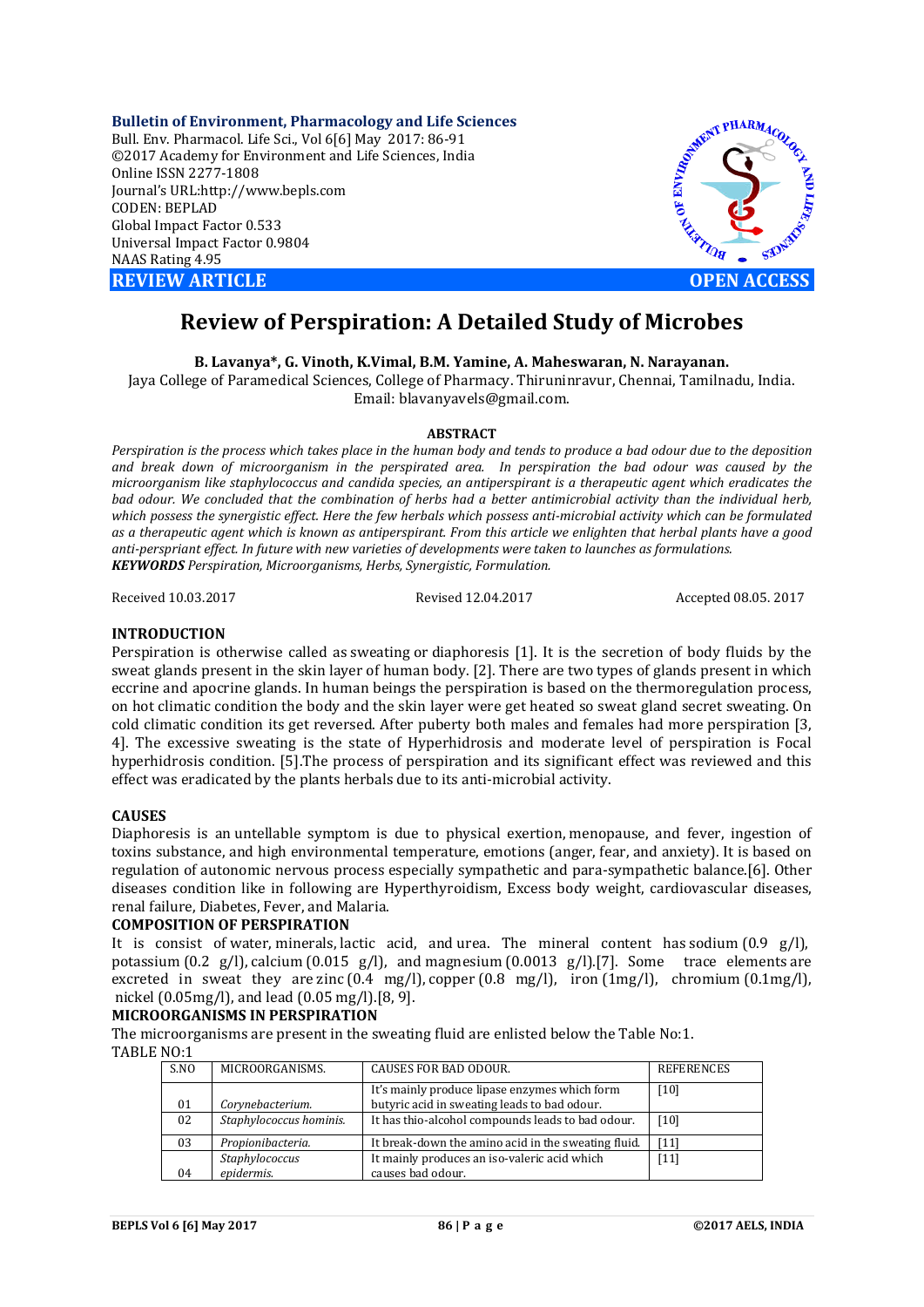#### **ANTI-PERSPIRANTS & DEODORANTS MECHANISMS**

The main mechanism is that anti-per spirant and deodorant agent were mainly precipitate the muco polysaccharides and dampen down the opening site of sweat gland and block the sweating. [12].Deodorant is the agent which is applied into the body to prevent bad body odour caused by the bacterial breakdown that tends to perspiration in armpits, feet, and other areas of the body. A division of deodorant is antiperspirants which prevent sweating by affecting sweat glands. It is mainly applied in the underarms, feet or other areas in the body as body sprays. [13]

# **LITERATURE REVIEW**

# *PREVALANCE OF HEAT AND PERSPIRATION DISCOMFORT INSIDE THE PROSTHESES*

Heat mechanisms are exhibited by convection, conduction, radiation, evaporation which was distributed to a socket barrier it is known as prostheses placed in the humans. Due to the thermal, people was affected with limb amputation and leads to skin irritations. Poor ventilation and excess thermal introduced leads to perspiration. Based on thermoregulatory process perspiration effect in prostheses.[14].

### **MARKET AVALIABLE FORM OF HERBALS PRODUCTS**

The herbals are enlisted in the marketing and exporters mainly Rajasthan herbal international is Namira and Javadhu powder. These are mainly involve in maintain the body odour and prevents sweating. These products are not well established and not famous. But also these are the herbal preparation are existing alone. Even though these herbal preparations are produce a little effect in people a new innovation is need for the anti-perspirant preparation by using herbal plants.

#### **HERBAL THERAPHY FOR PERSPIRATIONS**

From the natural origins the herbals are mainly use to have an apparent effect against perspirations. In perspiration, bad body odour is produced by the continuous deposition of microorganisms. The microorganisms like *Corynebacterium, Staphylococcus, Candida albicans*, etc. are responsible for the bad odour in the body. It is one of the skin infections by bacterial and fungal microorganisms. Some of the herbal plants have better effect on these microorganisms and they are enlisted in followings along with their vernacular names.

# *ETHNOBOTANICAL VIEW OF HERBAL PLANTS*

#### *Cassia fistula*

SCEINTIFIC CLASSIFICATION Kingdom: Plantae. Order: Fabales.

Family: Fabaceae. Genus: Cassia. Species: Cassia fistula.

SYNONYMS [15]

- *Bactyrilobium fistula Wild.*
- *Cassia bonplandiana DC.*
- *Cassia excels Kunth.*
- *Cassia fistuloides Collad.*
- *Cassia rhombifolia Roxib.*
- *Cathartocarpus excelsus G Don.*
- *Cathartocarpus fistula Pers.*
- *Cathartocarpus fistuloides (Collad) G Don.*
- *Cathartocarpus rhombifolius G Don.*

VERNACULAR NAMES [16] Hindi:Amaltas. Tamil: Konrai. Telugu:Raela.

Kananda: Kakke. Malayalam: Kanikkonna.

### *Azadirchata indica*

SCEINTIFIC CLASSIFICATION Kingdom: Plantae. Order: Sapindale. Family: Meliaceae. Genus:Azadirchata. Species: Azadirchata indica. SYNONOMUS [15, 17].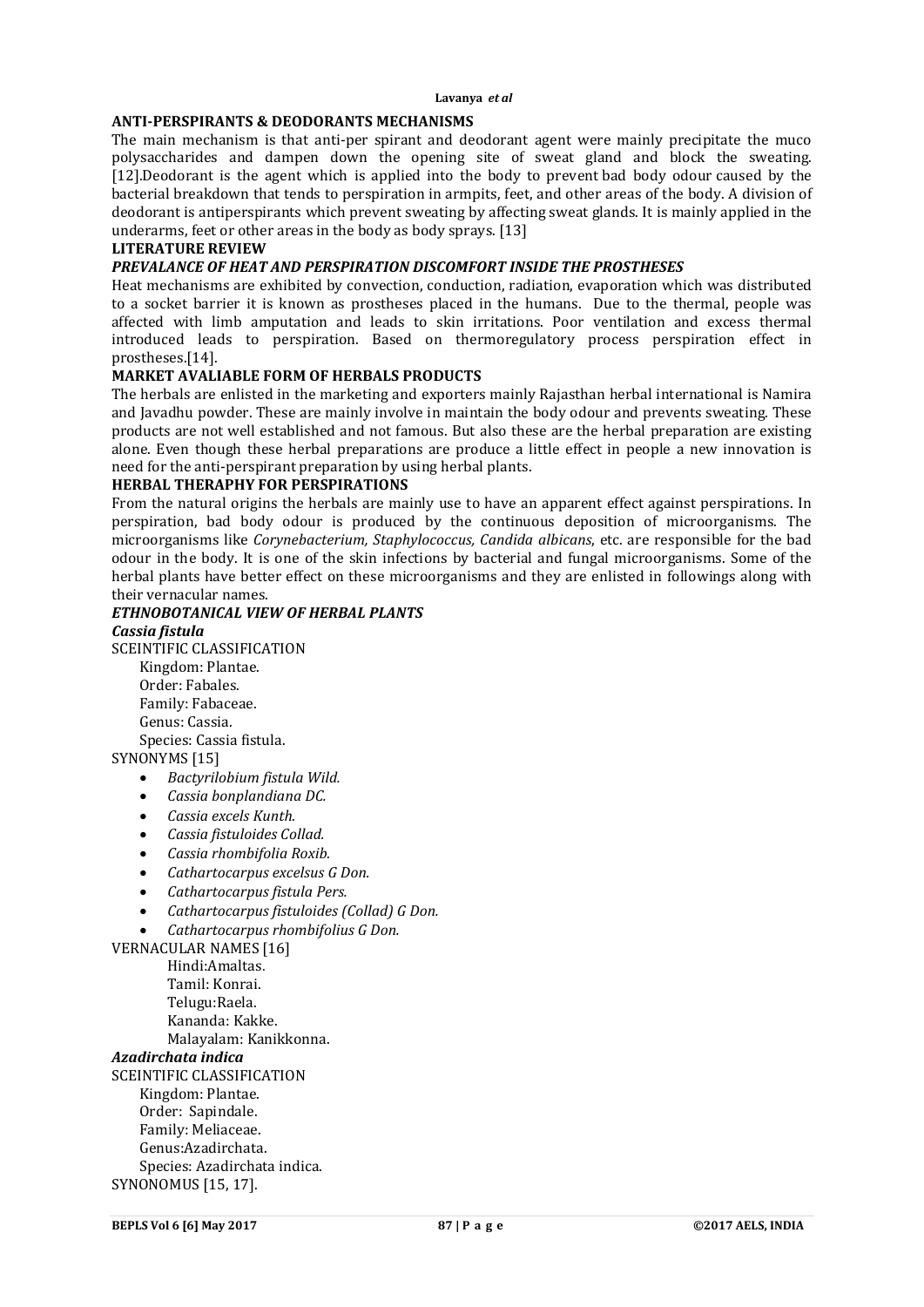- *Azadirchata indica* var. minorvaleton.
- *Azadirchata indica var. siamensis valeton*.
- *Azadirchata indica* subsp. Vartakii Kothari, Londhe & N.P. Singh.
- *Melia Azadirchata* L.
- *Melia indica* (A. Juss.) Brandis.

VERNACULAR NAMES [18]

Hindi: Neem.

- Tamil: Veppai. Telugu: Vepa.
- Kananda:Bevu.

Malayalam: Aryaveppu.

## *Aloe Vera*

SCEINTIFIC CLASSIFICATION

- Kingdom: Plantae.
- Order: Asparagales.
- Family: Asphodelaceae.

Genus: Aloe.

Species: Aloe Vera.

SYNONYMUS [18]

- *Aloe barbadensis Mill.*
- *Aloe barbadensis var. chinensis Haw.*
- *Aloe chinesis (Haw) Baker.*
- *Aloe elongate Murray.*
- *Aloe flava Pers.*
- *Aloe indica Royle.*
- *Aloe lanzae Tod.*
- *Aloe maculata Forssk.*
- *Aloe perfoliata var. Vera L.*
- *Aloe rubescens DC.*
- *Aloe variegates Forssk.*
- *Aloe Vera Mill.*
- *Aloe Vera. Chinesis.*
- *Aloe Vera. Lanzae.*
- *Aloe Vera littorals.*
- *Aloe vulgaris*.

VERNACULAR NAMES [19] Hindi: Gwar patta. Tamil: Katrazhi. Telugu: kalanbanda.

Kananda: Brahmi.

Malayalam: Ctevala.

*Plectranthus amboinicus*

SCEINTIFIC CLASSIFICATION

- Kingdom: Plantae.
- Order: Lamiales.
- Family: Lamiaceae.
- Genus: Plectranthus.
- Species: Plectranthus amboinicus.
- SYNONYMUS [18]
	- Coleus amboinicus.
	- Coleus aromaticus.
- VERNACULAR NAMES [18] Hindi: Patta ajawin. Tamil: Karpuravalli. Telugu: Karuveru. Kananda: Karpoora valli. Malayalam: Kanikkurukka.
- *Tridax procumbens*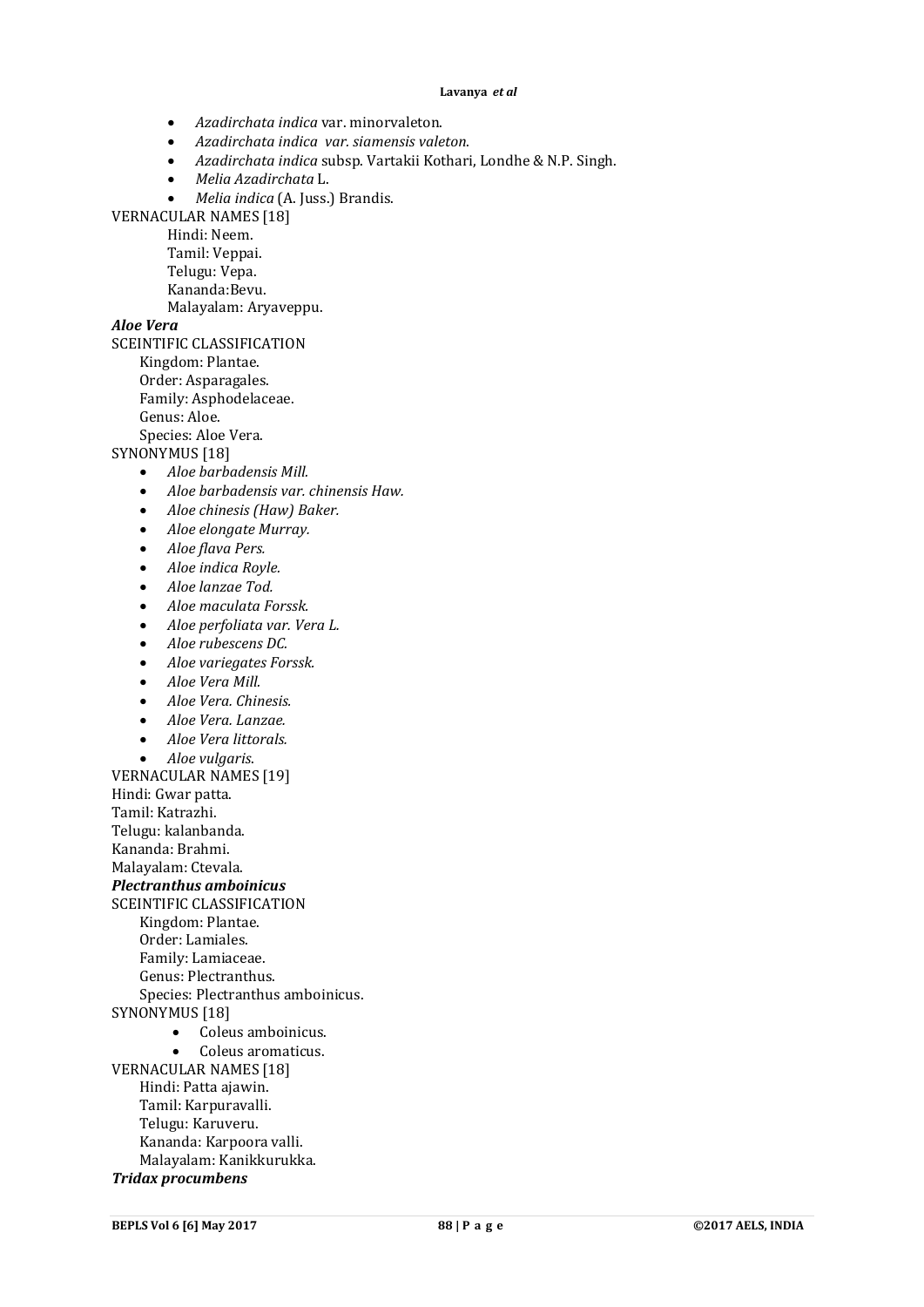SCEINTIFIC CLASSIFICATION: [18.] Kingdom: Plantae. Order: Asterales. Family: Asteraceae. Genus: Tridax. Species: *Tridax procumbens*. VERNACULAR NAMES [18] Hindi: Ghamra. Tamil: Veetukaaya poondu. Telugu: Gayapaaku. Kananda: Jayanthi. *Ocimum tenuiflorum* SCEINTIFIC CLASSIFICATION Kingdom: Plantae. Order: Lamiales. Family: Lamiaceae. Genus: Ocimum. Species: *Ocimum tenuiflorum*. SYNONYMUS [15]. Geniosporum tenuiflorum (L) spreng. *Lumnitzera tenuiflora (L) spreng. Moschosma tenuiflorum (L) Heynh. Ocimum anisodourumF.Muell. Ocimum caryophyllinum F.Muell. Ocimum hirsutum Benth. Ocimum inodourumBurm.F. Ocimum monachorum L. Ocimum sanctum L. Ocimum scuttellarioides Wild ex Benth.*

*Ocimum subserratum B.Heyne ex Hook.F.*

*Ocimum tomentosum Lam.*

VERNACULAR NAMES [18]

Hindi: Tulsi. Tamil: Thulasi. Telugu: Tulasi. Kananda: kala thulasi. Malayalam:*Trittavu Ocimum* sanctum.

#### Table No: 2 Shows the prove activity of herbal medicinal.

| S.NO | <b>HERBAL PLANTS</b>     | <b>PARTS OF PLANTS</b> | <b>ACTIVITY</b>               | <b>REFERENCES</b> |
|------|--------------------------|------------------------|-------------------------------|-------------------|
| 1.   | Cassia fistula.          | Leaves.                | Anti-bacterial.& Anti-fungal. | [20]              |
| 2.   | Azadirchata indica.      | Leaves and fruits.     | Anti-microbial.               | [21]              |
| 3.   | Aloe Vera.               | Leaves.                | Anti-microbial.               | [22]              |
| 4.   | Plectranthus amboinicus. | Leaves.                | Anti-microbial.               | [23]              |
| 5.   | Tridax procumbens.       | Leaves.                | Anti-bacterial & Anti-fungal. | [24, 25]          |
| 6.   | Ocimum tenuiflorum.      | Leaves.                | Antimicrobial.                | [21]              |

Among these herbals its exerts a antimicrobial activity and it has made a subsequent formulation to yield an anti-per spirants effect. In Table No: 2 shows the prove activity of herbal medicinal.

#### **ORGANOLEPTICS AND CHEMICAL CONSISTUENTS OF HERBAL PLANTS**

In Table No: 3 illustrate the morphological and chemical constituents of the herbal plants which constitute the similar odour and having potent biological activity of chemical compounds that are enlisted below:

| S.NO | <b>HERBAL PLANTS</b> | <b>MORPHOLOGY</b> | <b>CHEMICAL CONSISTUENTS</b>           | <b>REFERENCES</b> |
|------|----------------------|-------------------|----------------------------------------|-------------------|
|      |                      | Colour: Green.    | Rehin, Rehin glycoside, Sennoside.     | [26]              |
|      | Cassia fistula.      | Odour: Pungent.   |                                        |                   |
|      |                      | Colour: Green.    | Nimboin, Nimbinene, 6-                 | [26]              |
| 2.   | Azadirchata indica.  | Odour: Slight     | desaacetylnimbinene, Nimbandiol,       |                   |
|      |                      | pungency.         | Nimbolide & Quercetin.                 |                   |
|      |                      | Colour: Green.    | Barbolin, Chrysophanol glycoside, Aloe | [26]              |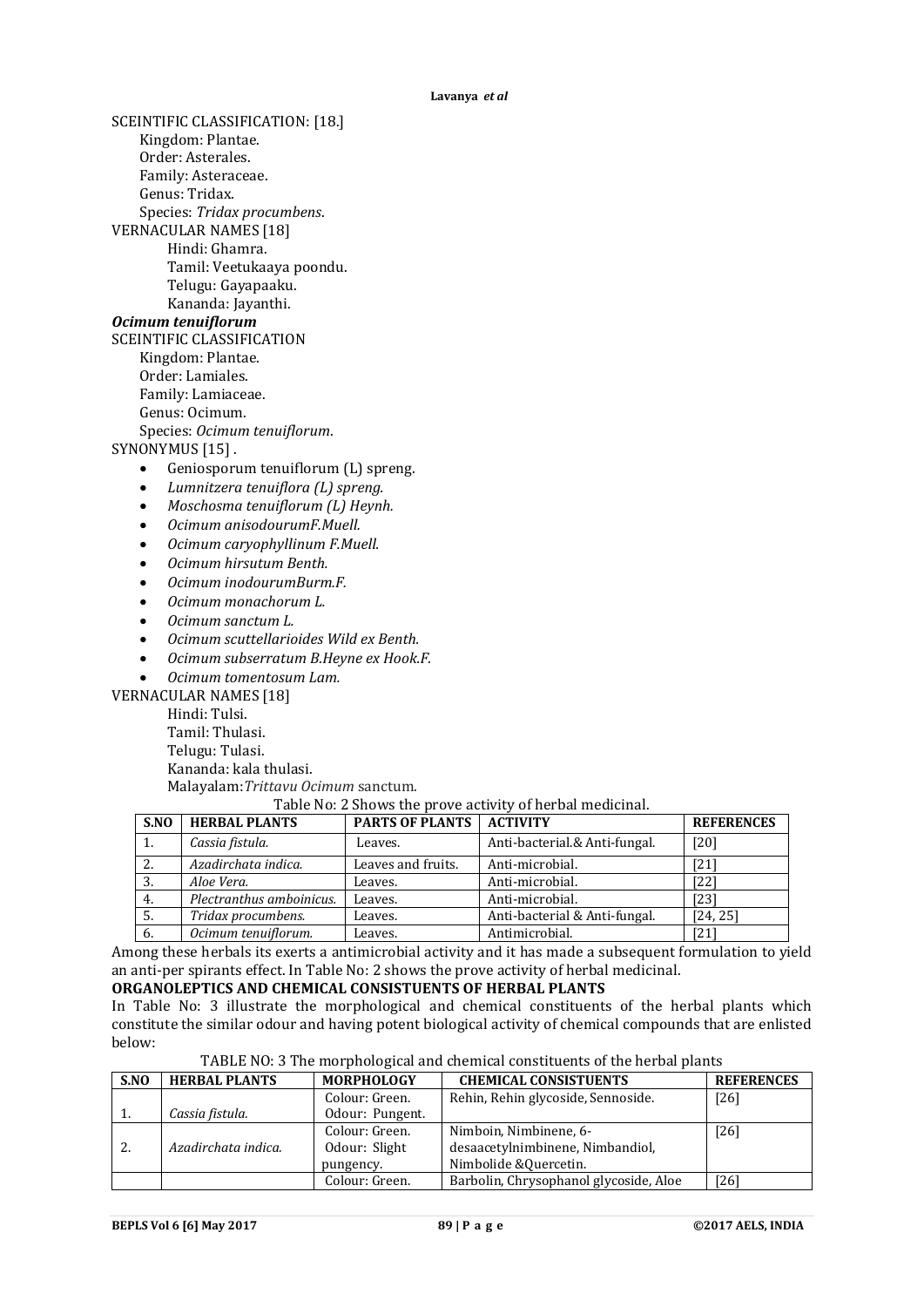| 3. | Aloe Vera.                  | Odour: Pungent.                                   | emodin.                                                                                               |        |
|----|-----------------------------|---------------------------------------------------|-------------------------------------------------------------------------------------------------------|--------|
| 4. | Plectranthus<br>amboinicus. | Colour: Green.<br>Odour: Pungent.                 | Carvacrol, Caryophyllene, Patchoulane.                                                                | [26]   |
| 5. | Tridax procumbens.          | Colour: Green.<br>Odour: Very<br>slight pungency. | Procumbenetin, 3,6-dimethoxy-<br>$5,7,2',3',4'-pentahydroxyflavone 7-0-\beta-D-$<br>gluco-pyranoside, | $[27]$ |
| 6. | Ocimum tenuiflorum.         | Colour: Green.<br>Odour: Pungent.                 | Volatile oil 0.1-0.23%, Aldehydes,<br>Glycosides, Tannins, Ascorbic acid.                             | [26]   |

## **ESTIMATION MODE**

## *Antimicrobial activity*

Antimicrobial activity of herbal medicinal plants was performed by the methods like Disc diffusion method [28], Tube dilution method and well plate method. Among this Disc diffusion method is better convenient to perform antimicrobial activity(antibacterial & antifungal) against the Staphylococcus species, Candida species, etc. In the disc diffusion method the different concentration of dilution were prepared from the stock solution and inoculated in the microorganism grown media and incubate for 24- 48 hours, then the zone of inhibition is determined by using suitable measuring rulers.

## **RESULTS AND DISCUSSION**

The microorganisms like staphylococcus and candida species are prone to bad odour in perspiration due to continuous deposition of these microorganisms. By introducing the herbal medicinal effect with appropriate concentration by performing of antimicrobial studies, which may act as anti-perspirant agent with using suitable formulation in future. Because antiperspirants are incorporate to the sweating area site, where the microorganism depletion is totally reduced and the bad odour is skipped off. The herbals like Aloe Vera, *Plectranthus amboinicus* possess the good antiseptic property and have antibacterial property. *Azadirchata indica* which constituteduprative, antiseptic, alexeteric and use to treat skin infection, burning infection & eczema*. Tridax procumbens*, *Ocimum tenuiflorum* have significant antimicrobial activity and use to treat skin infection caused by various microbial agents. All over these herbals are possessing synergistic effect when they in the mixture form. On combination usage of the herbal plants possess the flavonoids, glycosides, volatile oil does not disturbs the antimicrobial effect. We are initially viewed the perspiration as a review article, laterally we going to formulate the antiperspirant medicament in future.

### **REFERENCES**

- 1. Elsevier, Dorland's Illustrated Medical Dictionary, Elsevier.
- 2. Mosher HH (1933). "Simultaneous Study of Constituents of Urine and Perspiration"(PDF). The Journal of Biological Chemistry. 99 (3): 781–790.
- 3. Jessen, C.,(2000). "Temperature Regulation in Humans and Other Mammals." Berlin: Springer.
- 4. Sawka, M. L.; Wenger, C. B.; Pandolf, K. B, 1996. "Thermoregulatory responses to acute exercise-heat stress and heat acclimation". In Fregly, M. J.; Blatteis, C. M.Handbook of Physiology. Section 4: Environmental Physiology. New York: Oxford University Press.
- 5. "Academy of Hyperhidrosis". Allaboutsweat.com. Retrieved 2014-04-05. (Accessed 26th December 2016)
- 6. Boron, Walter F., and Emile L. Boulpaep. "Sweating." Medical Physiology. Updated 2nd ed. Philadelphia: Elsevier, 2012. 1260-264.
- 7. Montain, S. J.; Cheuvront, S. N.; Lukaski, H. C. Sweat mineral-element responses during 7th of exercise-heat stress. *International journal of sport nutrition and exercise metabolism*: 2007; p. 34-37
- 8. Cohn JR, Emmett EA, (1978). "The excretion of traces of metals in human sweat". Annals of Clinical and Laboratory Science. 8 (4): 270–5.
- 9. Saraymen, et al., (2004). "Sweat Copper, Zinc, Iron, Magnesium and Chromium Levels in National Wrestler".
- 10. http://www.sciencedaily.com/releases/2015/03/150330213947.htm.(Accessed 24th December 2016.)
- 11. Ara K. Hama M. Akiba S. et al (2006). "Foot odour due to microbial metabolism and its control". Can. J. Microbial. Vol 8[1] 90-98.
- 12. Holzle E. (2002). Topical pharmacological treatment. *Curr Probl Dermatol*. 30:30-43.
- 13. Cosmetics Q & A: (2001). "Personal Care Products". U.S. Food and Drug Administration.
- 14. Kamiar Ghoseiri; Mohammad Reza Safari,(2014)."Prevalence of heat and perspiration discomfort inside prostheses: Literature review. Volume 51 Number 6,855-868. Journal of Rehabilitation Research & Development. 15. "The Plant List: A Working List of All Plant Species".(Accessed 24th December 2016).
- 16. Multilingual Multiscript Plant Name Database (MMPND) (2005).
- 17. "USDA GRIN taxonomy". (Accessed 28th December 2016.)
- 18. Flowers of india.com. (Accessed 30th December 2016.)
- 19. The Encyclopaedia of Succulents (Accessed 28th December 2016.)